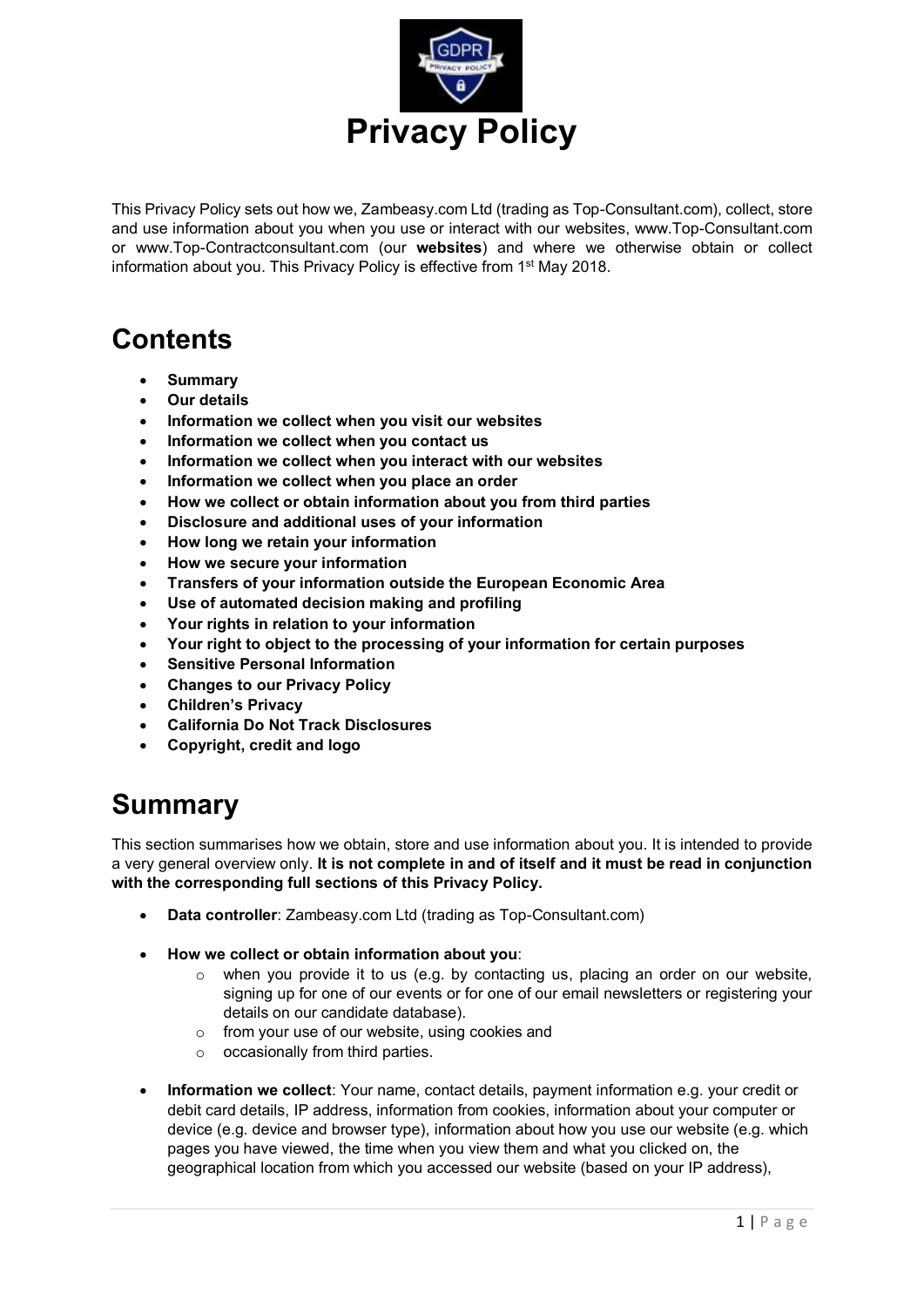

company name or business name (if applicable), VAT number (if applicable) and whether you have participated in our webinars or events (and if so how long you were on each webinar call for and / or what dietary requirements you have)

- **How we use your information**: for administrative and business purposes (particularly to contact you and process orders you place on our website), to improve our business and website, to fulfil our contractual obligations, to advertise our goods and services, to analyse your use of our website, and in connection with our legal rights and obligations.
- **Disclosure of your information to third parties**: only to the extent necessary to run our business, to our service providers, to fulfil any contracts we enter into with you and where required by law or to enforce our legal rights.
- **Do we sell your information to third parties (other than in the course of a business sale or purchase or similar event)**: No
- **How long we retain your information**: for no longer than necessary, taking into account any legal obligations we have (e.g. to maintain records for tax purposes), any other legal basis we have for using your information (e.g. your consent, performance of a contract with you or our legitimate interests as a business). For specific retention periods in relation to certain information which we collect from you, please see the main section below entitled How long we retain your information.
- **How we secure your information**: using appropriate technical and organisational measures such as storing your information on secure servers, using only encrypted payment providers and only granting access to your information where necessary.
- **Use of cookies:** we use cookies on our website including essential, functional, analytical and targeting cookies. For more information, please visit our cookies policy here: [http://www.top](http://www.top-consultant.com/CookiesPolicy.pdf)[consultant.com/CookiesPolicy.pdf](http://www.top-consultant.com/CookiesPolicy.pdf)
- **Transfers of your information outside the European Economic Area**: in certain circumstances we transfer your information outside of the European Economic Area, including to the US. Where we do so, we will ensure appropriate safeguards are in place.
- **Use of automated decision making and profiling**: we make limited use of automated decision making and/or profiling. We may from time to time use web analytics, cookies, server logs analysis tools (profiling) or use targeting cookies to display advertisements to segments of people who visit our website when those people visit other external websites (e.g. using the Google AdSense network, Facebook ads, Twitter ads, LinkedIn ads and other similar advertising networks).
- **Your rights in relation to your information**
	- o to access your information and to receive information about its use
	- o to have your information corrected and/or completed
	- $\circ$  to have your information deleted
	- $\circ$  to restrict the use of your information
	- o to receive your information in a portable format
	- to object to the use of your information
	- $\circ$  to withdraw your consent to the use of your information
	- $\circ$  to complain to a supervisory authority
- **Sensitive personal information**: we do not knowingly or intentionally collect what is commonly referred to as 'sensitive personal information'. Please do not submit sensitive personal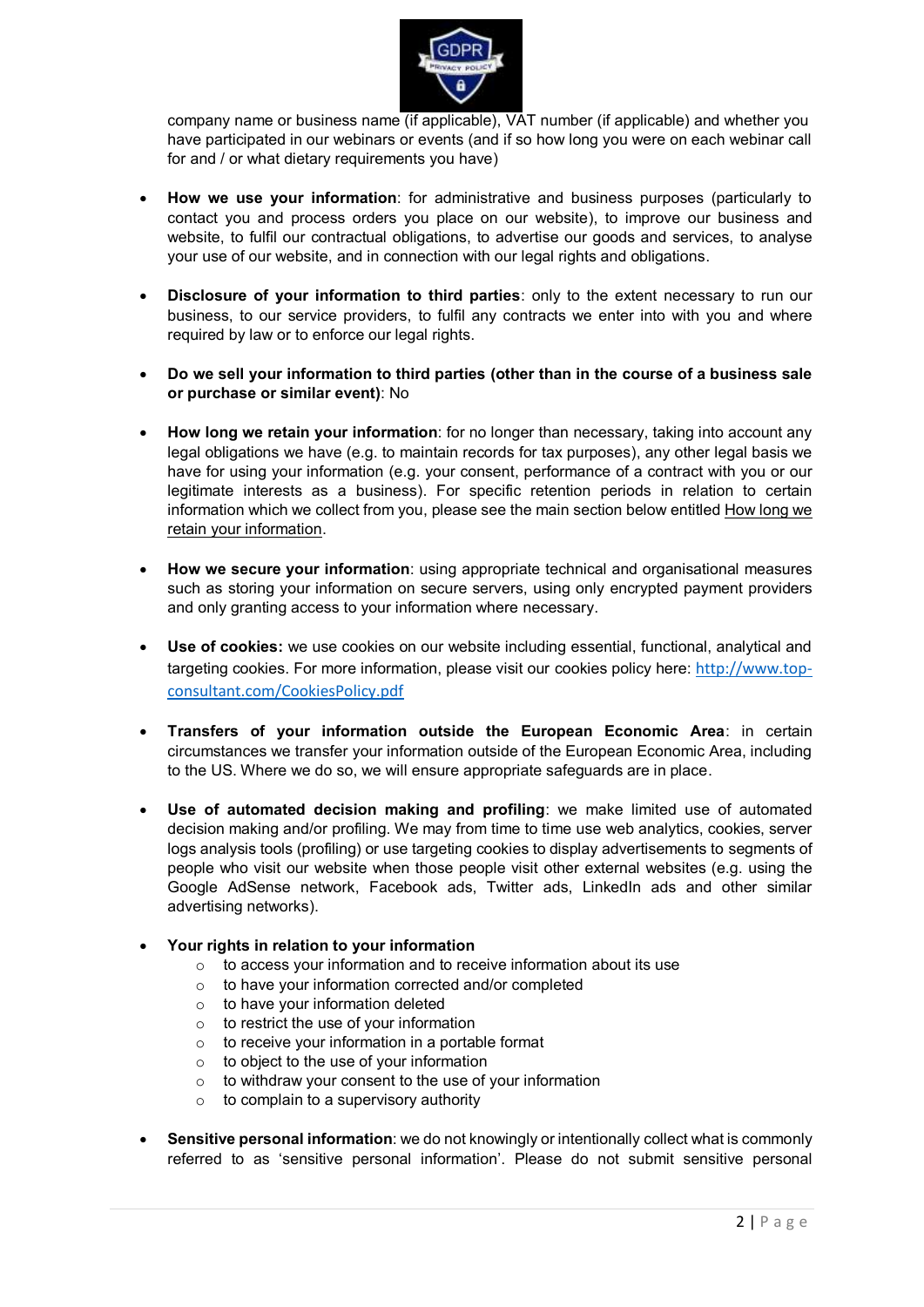

information about you to us. For more information, please see the main section below entitled Sensitive Personal Information.

# **Our details**

The data controller in respect of our website is Zambeasy.com Ltd (trading as Top-Consultant.com), company registration number 03947933 in England & Wales of Mill House, Liphook Road, Haslemere GU27 3QE. You can contact the data controller by writing to the above address or by sending an email to data-officer@top-consultant.com.

If you have any questions about this Privacy Policy, please contact the data controller.

# **Information we collect when you visit our website**

We collect and use information from website visitors in accordance with this section and the section entitled Disclosure and additional uses of your information.

### **Web server log information**

We use a third party servers to host our website, provided by:

**4D Data Centres Ltd**. Company Registration Number 04592242 (England and Wales).

Registered Office: 30 City Road, London, EC1 2AB

**UKFast.Net Ltd**, Company Registration Number 384 5616 (England and Wales).

Registered office address: Ukfast Campus, Birley Fields, Manchester, M15 5QJ.

Our website server automatically logs the IP address you use to access our website as well as other information about your visit such as the pages accessed, the source of your access to our website (e.g. the website or URL (link) which referred you to our website) as well as your browser version and operating system.

Our server is located in the United Kingdom.

### Use of website server log information for IT security purposes

Our third party hosting provider may collect and store server logs to ensure network and IT security and so that the server and website remain uncompromised. This includes analysing log files to help identify and prevent unauthorised access to our network, the distribution of malicious code, denial of services attacks and other cyber attacks, by detecting unusual or suspicious activity.

**Legal basis for processing**: compliance with a legal obligation to which we are subject (Article 6(1)(c) of the General Data Protection Regulation).

**Legal obligation**: we have a legal obligation to implement appropriate technical and organisational measures to ensure a level of security appropriate to the risk of our processing of information about individuals. Recording access to our website using server log files is such a measure.

**Legal basis for processing**: our and 4D Data Centres Ltd's and UKFastNet Ltd's legitimate interests (Article 6(1)(f) of the General Data Protection Regulation).

**Legitimate interests**: we and our third party hosting provider have a legitimate interest in using your information for the purposes of ensuring network and information security.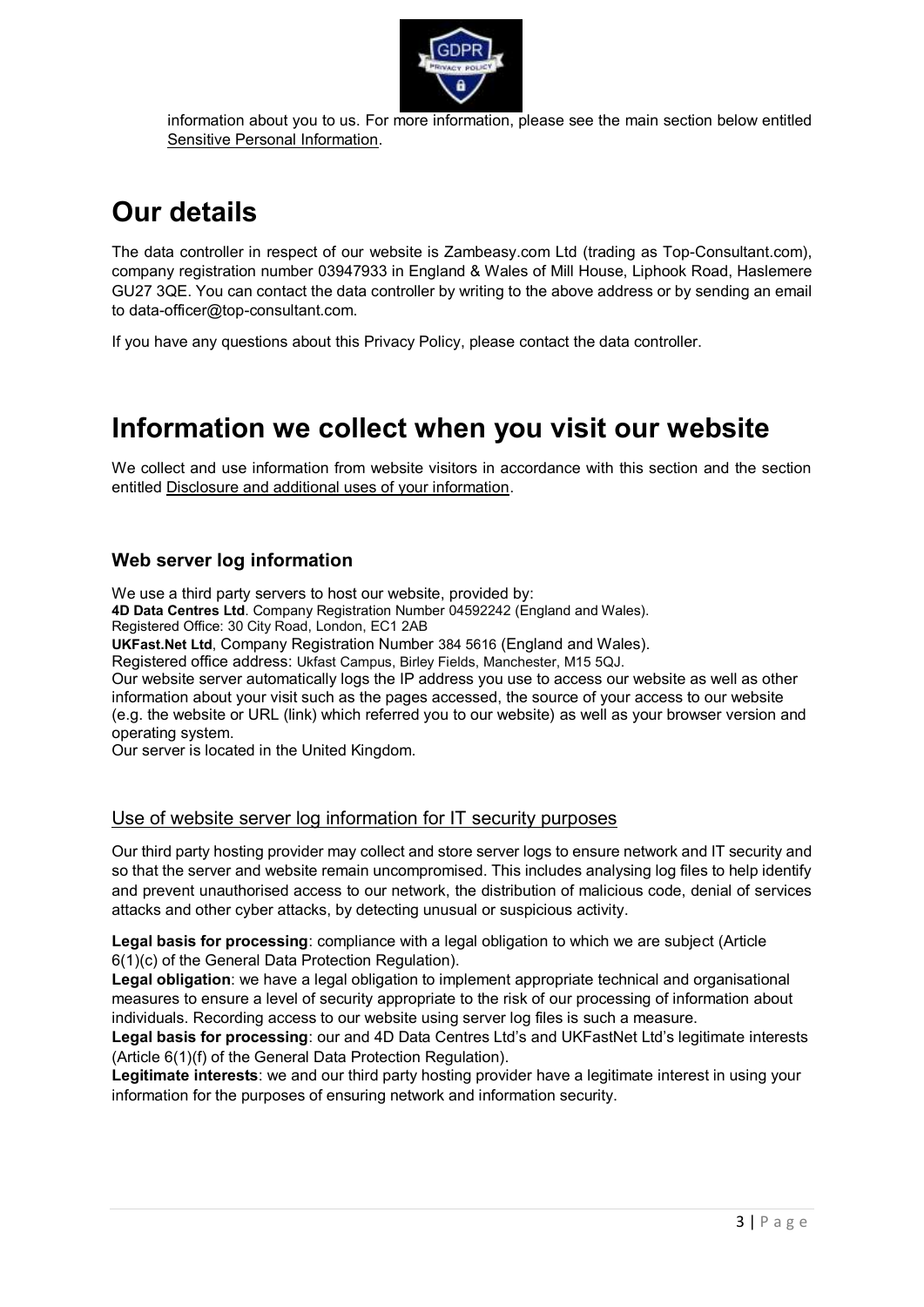

### Use of website server log information to analyse website use and improve our website

We use the information collected by our website server logs to analyse how our website users interact with our website and its features. For example, we analyse the number of visits and unique visitors we receive, the time and date of the visit, the location of the visit and the operating system and browser used.

We use the information gathered from the analysis of this information to improve our website. For example, we use the information gathered to change the information, content and structure of our website and individual pages based according to what users are engaging most with and the duration of time spent on particular pages on our website.

**Legal basis for processing:** our legitimate interests (Article 6(1)(f) of the General Data Protection Regulation).

**Legitimate interest:** improving our website for our website users and getting to know our website users' preferences so our website can better meet their needs and desires.

### **Use of Cookies**

Cookies are data files which are sent from a website to a browser to record information about users for various purposes.

We use cookies on our website, including essential, functional, analytical and targeting cookies. For further information on how we use cookies, please see our cookies policy which is available here: <http://www.top-consultant.com/CookiesPolicy.pdf>**.**

You can reject some or all of the cookies we use on or via our website by changing your browser settings, but doing so can impair your ability to use our website or some or all of its features. For further information about cookies, including how to change your browser settings, please visit www.allaboutcookies.org or see our cookies policy.

## **Information we collect when you contact us**

We collect and use information from individuals who contact us in accordance with this section and the section entitled Disclosure and additional uses of your information.

### **Email**

When you send an email to the email address displayed on our website we collect your email address and any other information you provide in that email (such as your name, telephone number and the information contained in any signature block in your email).

**Legal basis for processing**: our legitimate interests (Article 6(1)(f) of the General Data Protection Regulation).

**Legitimate interest(s)**: responding to enquiries and messages we receive and keeping records of correspondence.

**Legal basis for processing**: necessary to perform a contract or to take steps at your request to enter into a contract (Article 6(1)(b) of the General Data Protection Regulation).

**Reason why necessary to perform a contract**: where your message relates to us providing you with goods or services or taking steps at your request prior to providing you with our goods and services (for example, providing you with information about such goods and services), we will process your information in order to do so).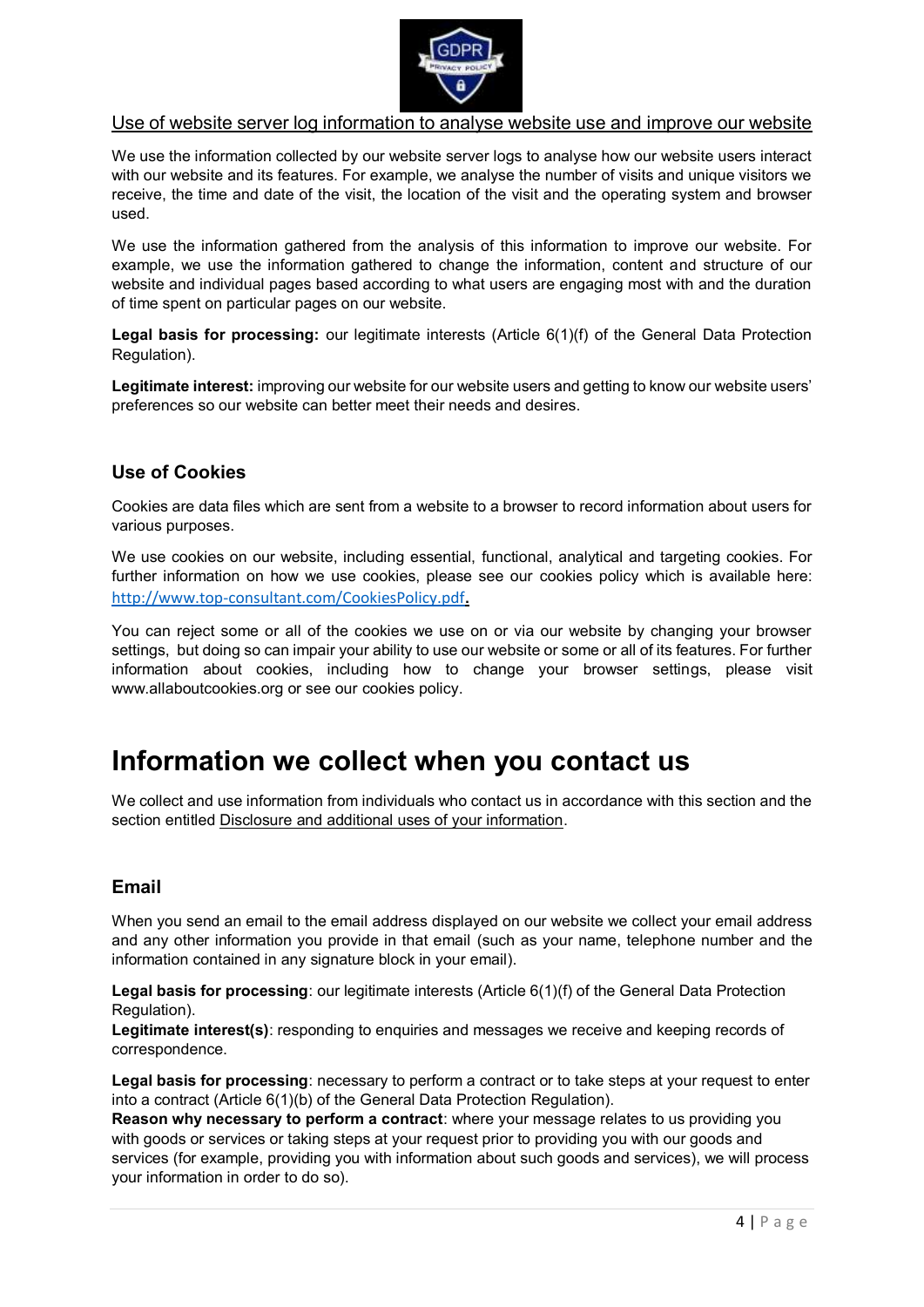

#### Transfer and storage of your information

We use a third party email provider to store emails you send us. Our third party email provider is Google / Gmail For Business and their privacy policy and GDPR commitments are available here: https://cloud.google.com/security/gdpr/

Emails you send us will be stored within the European Economic Area or the US on Google's servers. For further information please see the section of this privacy policy entitled Transfers of your information outside the European Economic Area.

### **Contact form**

When you contact us using one of our contact forms or online registration forms, we may collect your name, email address, IP address and the page you were viewing when you submitted your form. We also collect any other information you provide to us when you complete the contact form (such as your phone number, job title, employer and other questions and comments submitted by you).

If you do not provide the mandatory information required by our contact form, you will not be able to submit the contact form and we will not receive your enquiry.

**Legal basis for processing**: our legitimate interests (Article 6(1)(f) of the General Data Protection Regulation).

**Legitimate interest(s)**: responding to enquiries and messages we receive and keeping records of correspondence.

**Legal basis for processing**: necessary to perform a contract or to take steps at your request to enter into a contract (Article 6(1)(b) of the General Data Protection Regulation).

**Reason why necessary to perform a contract**: where your message relates to us providing you with goods or services or taking steps at your request prior to providing you with our goods and services (for example, providing you with information about such goods and services), we will process your information in order to do so).

#### Transfer and storage of your information

Messages you send us via our contact forms, webinar registration forms or call booking forms will be stored within the European Economic Area or in the US on our email provider's servers. Our third party email provider is Google / Gmail For Business. Their privacy policy and GDPR commitments are available here: https://cloud.google.com/security/gdpr/

### **Phone**

When you contact us by phone, we collect your phone number and any information provide to us during your conversation with us. We do not record phone calls.

**Legal basis for processing**: our legitimate interests (Article 6(1)(f) of the General Data Protection Regulation)

**Legitimate interest(s)**: responding to enquiries and messages we receive and keeping records of correspondence.

**Legal basis for processing**: necessary to perform a contract or to take steps at your request to enter into a contract (Article 6(1)(b) of the General Data Protection Regulation).

**Reason why necessary to perform a contract**: where your message relates to us providing you with goods or services or taking steps at your request prior to providing you with our goods and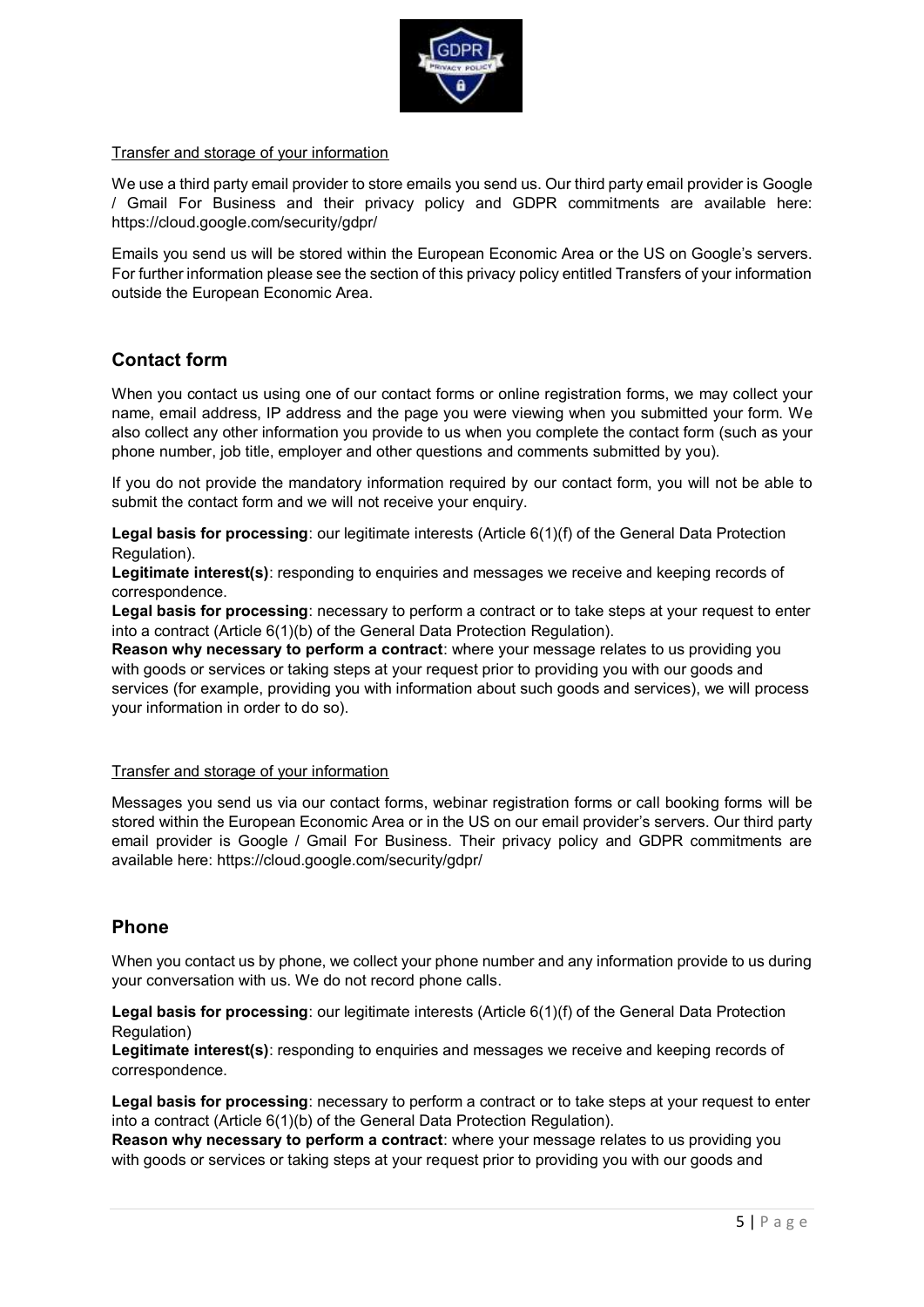

services (for example, providing you with information about such goods and services), we will process your information in order to do so).

#### Transfer and storage of your information

Information about your call, such as your phone number and the date and time of your call, is processed by our third party telephone service providers London Executive Offices Ltd.

### **Post**

If you contact us by post, we will collect any information you provide to us in any postal communications you send us.

**Legal basis for processing**: our legitimate interests (Article 6(1)(f) of the General Data Protection Regulation)

**Legitimate interest(s)**: responding to enquiries and messages we receive and keeping records of correspondence.

**Legal basis for processing**: necessary to perform a contract or to take steps at your request to enter into a contract (Article 6(1)(b) of the General Data Protection Regulation).

**Reason why necessary to perform a contract**: where your message relates to us providing you with goods or services or taking steps at your request prior to providing you with our goods and services (for example, providing you with information about such goods and services), we will process your information in order to do so).

## **Information we collect when you interact with our website**

We collect and use information from individuals who interact with particular features of our website in accordance with this section and the section entitled Disclosure and additional uses of your information.

### **E-Newsletter**

When you sign up for our e-newsletter, or you opt to receive information about forthcoming webinar calls or events we are organising, you will do so via a form on our website. We collect the information you have entered on that form, which may include your name, email address, job title, company, phone number and additional questions or comments you have submitted.

**Legal basis for processing**: your consent (Article 6(1)(a) of the General Data Protection Regulation). **Consent**: you give your consent to us sending you our e-newsletter by signing up to receive it using the steps described above.

#### Transfer and storage of your information

We use a third party service to send out our e-newsletter and administer our mailing list, SENDGRID their privacy policy can be found here: https://sendgrid.com/policies/privacy/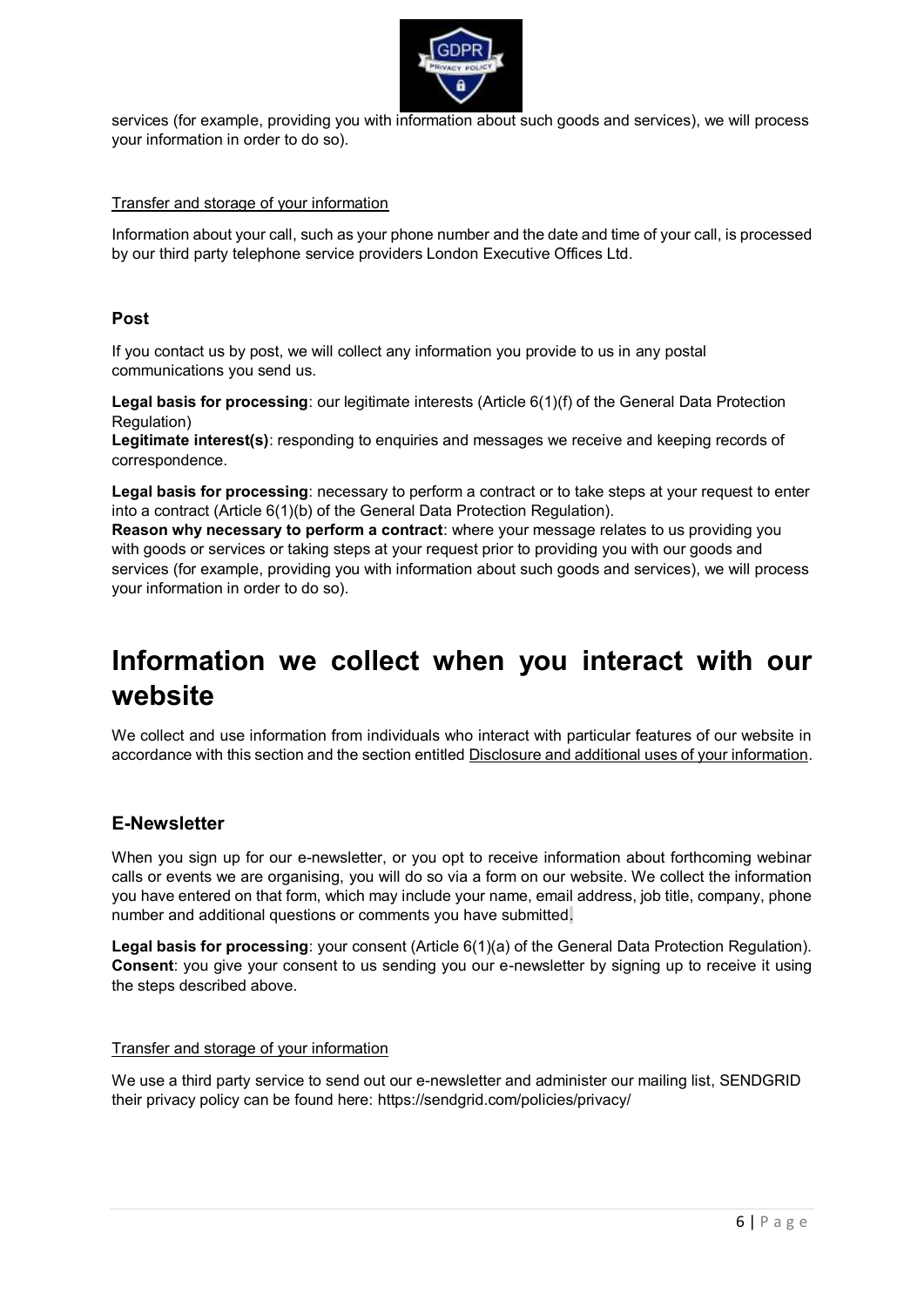

## **Registering on our website**

Registering on our website is not necessary. However you may choose to register if you wish to receive tailored jobs-by-email alerts or to have your CV / Resume added to our "Get Headhunted" CV / Resume database. When you register you will be asked to share information about the types of jobs of interest to you, so that we may send you relevant job alerts via email. In addition, if registering your details on our Get Headhunted database you will be asked to upload a CV / Resume and provide additional information such as your best email and phone contact details so that recruitment agencies may reach out to contact you about jobs they feel will be a fit for your skills and experience. If you do not provide the mandatory information required on these registration forms, you will not be able to register for each of these services or create an account on our website.

**Legal basis for processing**: necessary to perform a contract (Article 6(1)(b) of the General Data Protection Regulation).

**Reason why necessary to perform a contract**: we need the mandatory information collected during our registration processes to establish who the service provision contract is with and to fulfil our obligations to provide each of these services.

Transfer and storage of your information

Information you submit to us via these registration forms on our website will be stored within the European Economic Area on our third party hosting provider's servers in the UK.

## **Information we collect when you place an order**

We collect and use information from individuals and companies who place an order on our website in accordance with this section and the section entitled Disclosure and additional uses of your information.

## **Information collected when you place an order**

### Mandatory information

When you place an order for goods or services on our website, we may collect your name, email address, billing address, company name (if applicable), VAT number (if applicable), phone number and any other information needed to provide the service you have ordered from us.

If you do not provide this information, you will not be able to purchase goods or services from us on our website or enter into a contract with us.

**Legal basis for processing**: necessary to perform a contract (Article 6(1)(b) of the General Data Protection Regulation).

**Reason why necessary to perform a contract**: we need the mandatory information collected during our order completion and onboarding process to establish who the contract is with and to contact you to fulfil our obligations under the contract, including sending you receipts and order confirmations and thereafter delivering the services you have ordered.

**Legal basis for processing**: compliance with a legal obligation (Article 6(1)(c) of the General Data Protection Regulation).

**Legal obligation**: we have a legal obligation to issue you with an invoice for the goods and services you purchase from us where you are VAT registered and we require the mandatory information collected during our order completion and onboarding process for this purpose. We also have a legal obligation to keep accounting records, including records of transactions.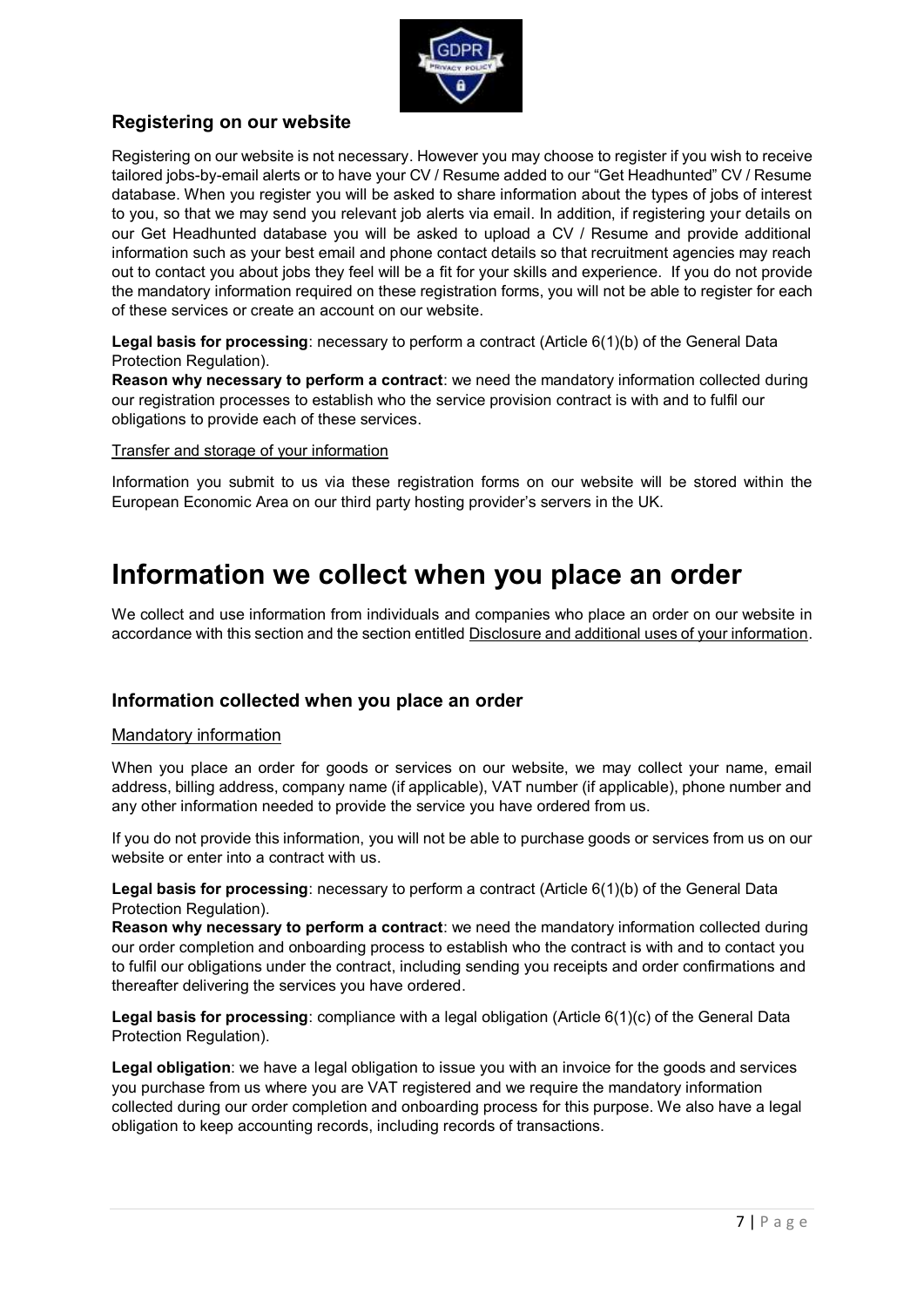

### **Processing your payment**

After you place an order on our website you will need to make payment for the goods or services you have ordered. In order to process your payment we direct you to the third party payment processor Worldpay. You will submit your data to Worldpay in the course of making your payment and this third party payment processor will use your data in accordance with their privacy policy.

### Transfer and storage of your information

No payment data is stored or transferred by Zambeasy.com Ltd (trading as Top-Consultant.com). All payment data is processed by our third party payment processors.

**Legal basis for processing**: necessary to perform a contract (Article 6(1)(b) of the General Data Protection Regulation).

**Reason why necessary to perform a contract**: to fulfil your contractual obligation to pay for the goods or services you have ordered from us.

# **Information collected or obtained from third parties**

This section sets out how we obtain or collect information about you from third parties.

### **Information received from third parties**

Generally, we do not receive information about you from third parties. Where we do receive such information, it is most often from people referring you to us to have a discussion about our services. Usually this will be as a result of them having had a conversation with you and having suggested that they put you in direct contact with us. Some referral parties are paid partners and receive a commission for referring new business to us; most are simply people who know about our services and have chosen to put you in direct contact with us as they believe there to be a fit between your business needs and our services.

Information we obtain from third parties will generally be your name and contact details, but will include any additional information about you which they provide to us.

**Legal basis for processing**: necessary to perform a contract or to take steps at your request to enter into a contract (Article 6(1)(b) of the General Data Protection Regulation). **Reason why necessary to perform a contract**: where a third party has passed on information about you to us (such as your name and email address) in order for us to provide services to you, we will process your information in order to take steps at your request to enter into a contract with you and perform a contract with you (as the case may be).

**Legal basis for processing**: consent (Article 6(1)(a) of the General Data Protection Regulation). **Consent**: where you have asked that a third party share information about you with us and the purpose of sharing that information is not related to the performance of a contract or services by us to you, we will process your information on the basis of your consent, which you give by asking the third party in question to pass on your information to us.

**Legal basis for processing**: our legitimate interests (Article 6(1)(f) of the General Data Protection Regulation).

**Legitimate interests**: where a third party has shared information about you with us and you have not consented to the sharing of that information, we will have a legitimate interest in processing that information in certain circumstances.

For example, we would have a legitimate interest in processing your information to perform our obligations under a sub-contract with the third party, where the third party has the main contract with you. Our legitimate interest is the performance of our obligations under our sub-contract.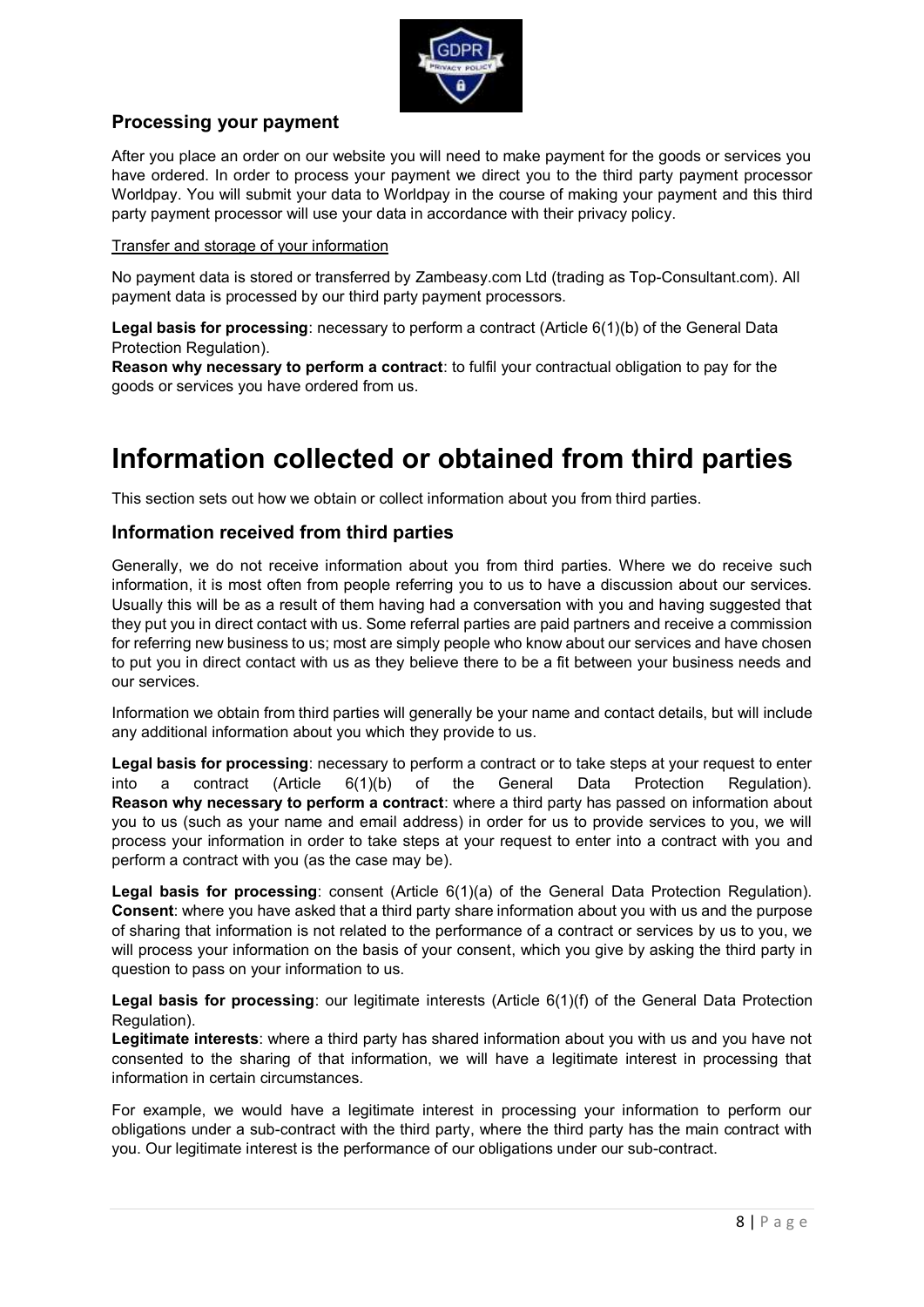

Similarly, third parties may pass on information about you to us if you have infringed or potentially infringed any of our legal rights. In this case, we will have a legitimate interest in processing that information to investigate and pursue any such potential infringement.

### **Where we receive information about you in error**

If we receive information about you from a third party in error and/or we do not have a legal basis for processing that information, we will delete your information.

## **Information obtained by us from third parties**

In certain circumstances (for example, to verify the information we hold about you or obtain missing information we require to provide you with a service) we will obtain information about you from certain publicly accessible sources, both EU and non-EU, such as Companies House, business directories, social media and websites (including your own website).

In certain circumstances we may also obtain information about you from private sources, both EU and non-EU.

**Legal basis for processing**: necessary to perform a contract or to take steps at your request to enter into a contract (Article 6(1)(b) of the General Data Protection Regulation). **Reason why necessary to perform a contract**: where you have entered into a contract or requested that we enter into a contract with you, in certain circumstances, we will obtain information about you from public sources in order to enable us to understand your business and provide services to you or services to a sufficient standard.

For example, we would obtain and/or verify your email address from your website or from a directory where you ask us to send you information by email but we do not possess the information or we need to confirm that we have recorded your email address correctly.

**Legal basis for processing**: our legitimate interests (Article 6(1)(f) of the General Data Protection Regulation).

**Legitimate interests**: in certain circumstances, we will have a legitimate interest in obtaining information about you from public and private sources. For example, if you have infringed or we suspect that you have infringed any of our legal rights, we will have a legitimate interest in obtaining and processing information about you from such sources in order to investigate and pursue any suspected or potential infringement.

## Our use of automated decision-making and profiling

We make some limited use of automated decision-making and audience profiling on our website. We do not consider that this has any legal effect on you or similarly significantly affects you.

You have the right to object to our use of automated decision making and profiling described in this section. You can do that by opting-out of cookies and similar technologies in accordance with the method described in the relevant section below. If you do not want us to process your actual IP address (usually the IP address assigned to you by your Internet Service Provider) when you visit our website, you can use a Virtual Private Network (VPN) or a free service such as Tor.

You can find out more about our use of cookies and similar technologies and how to opt out from them in our cookies policy, which is available here: <http://www.top-consultant.com/CookiesPolicy.pdf>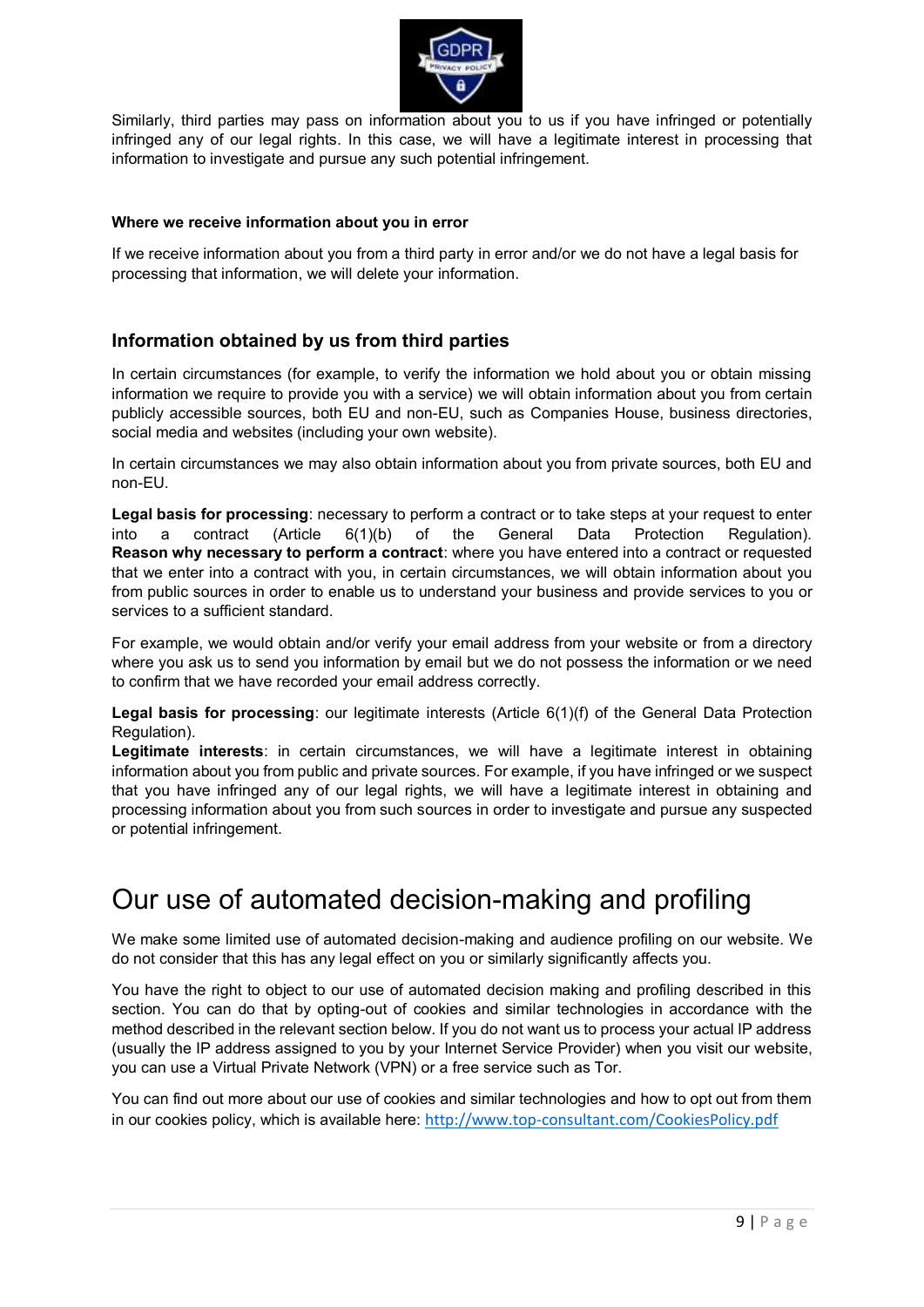

### **Automated decision making**

Automated decision making is decision making by technological means (i.e. by a machine) without human involvement.

Use of automated decision making for display advertising

We automate the display advertisements containing our products and services on other websites you visit, based on the fact that you have visited parts of our website which we have recorded using cookies. For further information on the cookies we use, please see our cookies policy which is available here: <http://www.top-consultant.com/CookiesPolicy.pdf>

**Logic involved:** automatically displaying advertisements to individuals who have visited certain pages of our website results in increased efficiencies and costs savings for us than manually displaying advertisements or displaying advertisements by different means. It also means we can improve our users' experience as we are only likely to show advertisements to those people most likely to be interested in them (for example we may show adverts relevant to recruiters to those people who have visited the recruiting area of our website)

**Significance and envisaged consequences:** cookies will be used to recognise the fact that you have visited our website in order to display advertisements to you (unless you have blocked such cookies) and will collect information about your online behaviour.

**How to object:** you can block these cookies by changing your browser settings or by using tools that block cookies or by visiting our site using the "incognito" browser mode. For further information, please see our cookies policy: <http://www.top-consultant.com/CookiesPolicy.pdf>

**Legal basis for processing:** legitimate interests (Article 6(1)(f) of the General Data Protection Regulation).

**Legitimate interest:** where a user's previous behaviour on our website or in interactions with our company demonstrates a potential interest in our services, we have a legitimate interest in advertising our services to them – and in trying not to advertise our services to a broader audience, many of whom would have no interest in our services.

### **Profiling**

Profiling is any form of automated processing of your information to evaluate personal aspects about you, in particular to analyse or predict things like your performance at work, economic situation, health, personal preferences, interests, reliability, behaviour, location or movements.

### **Use of profiling for web analytics**

Our web analytics service, Google Analytics, collects information such as your location (based on your IP address) and your behaviour (based on cookies) when you access our website (such as the pages you visit and what you click on). Information collected about you, once collected, is anonymised and stored on an aggregate basis.

**Logic involved:** by automatically analysing and categorising information such as the location (based on IP address) as well as the behaviour and devices of visitors to our website (using cookies), we are able to gain a better understanding of what our website visitors want (in terms of the content of our website and our products), how to improve our website and how to advertise and market our services to them.

**Significance and envisaged consequences:** cookies will be used to track and store information about your behaviour and device on our website (unless you have opted out from receiving such cookies by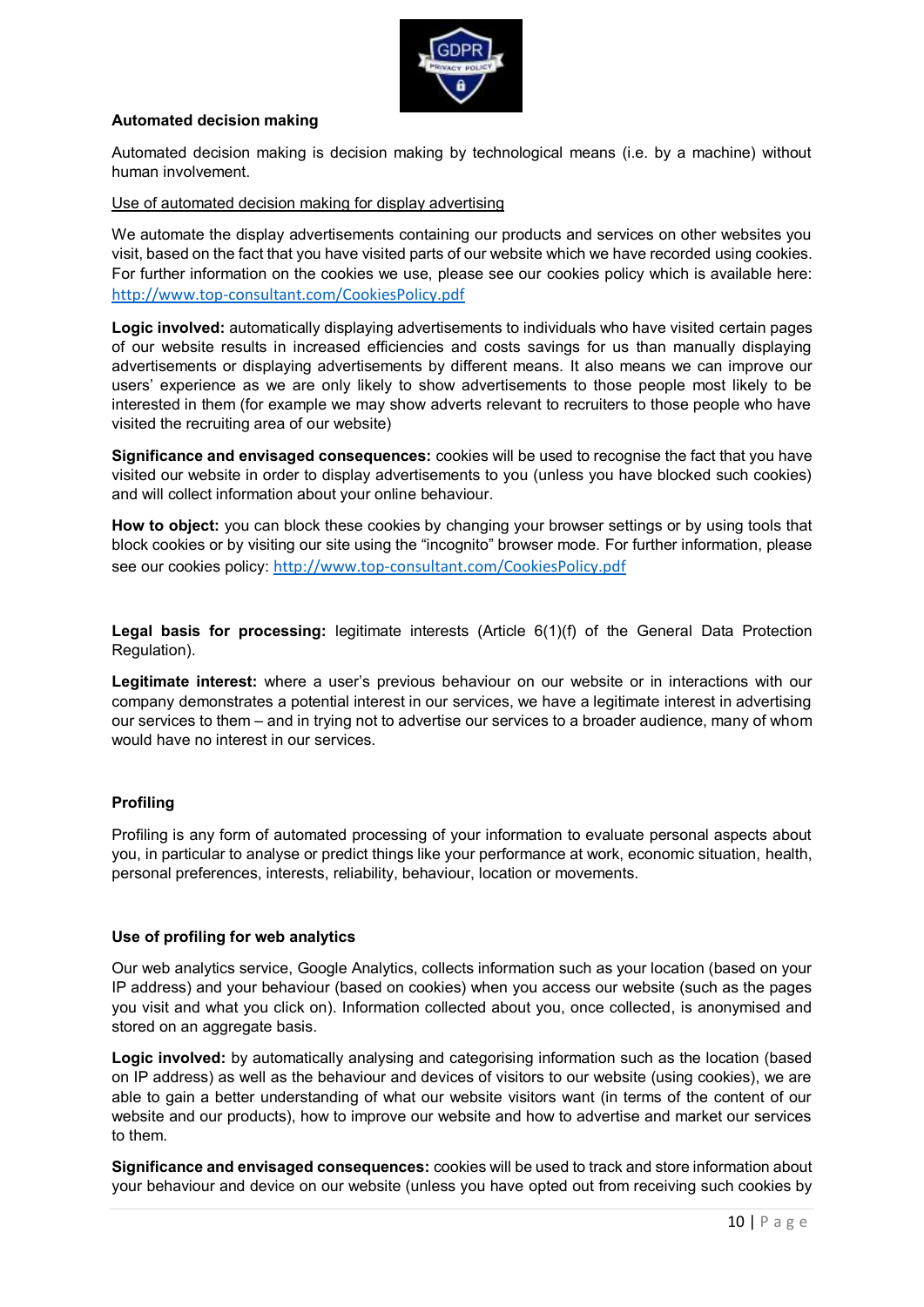

adjusting your browser settings or using cookie blocking technologies) and your location will be analysed based on your IP address (we may target advertisements based on the level of interest we receive from certain visitors and their behaviour on our website).

**Legal basis for processing:** legitimate interests (Article 6(1)(f) of the General Data Protection Regulation).

**Legitimate interest:** where a user's previous behaviour on our website or in interactions with our company demonstrates a potential interest in our services, we have a legitimate interest in advertising our services to them – and in trying not to advertise our services to a broader audience, many of whom would have no interest in our services.

## **Disclosure and additional uses of your information**

This section sets out the circumstances in which we will disclose information about you to third parties and any additional purposes for which we use your information.

### **Disclosure of your information to service providers**

We use a number of third parties to provide us with services which are necessary to run our business or to assist us with running our business and who may process your information for us on our behalf. These would include telephone providers, email providers, web developers, website hosting company, webinar platforms, payment providers and accounting and legal firms.

Your information will be shared with these service providers where necessary to provide you with the service you have requested, whether that is accessing our website, ordering goods and services from us or subsequently providing goods and services ordered from us.

We do not display the identities of all of our service providers publicly by name for security, agility and competitive reasons. If you would like further information about the identities of our service providers, however, please contact us directly via our contact form and we will provide you with such information where you have a legitimate reason for requesting it (where we have shared your information with such service providers, for example).

**Legal basis for processing**: legitimate interests (Article 6(1)(f) of the General Data Protection Regulation).

**Legitimate interest relied on**: where we share your information with these third parties in a context other than where is necessary to perform a contract (or take steps at your request to do so), we will share your information with such third parties in order to allow us to run and manage our business efficiently.

**Legal basis for processing**: necessary to perform a contract and/or to take steps at your request prior to entering into a contract (Article 6(1)(b) of the General Data Protection Regulation). **Reason why necessary to perform a contract**: we may need to share information with our service providers to enable us to perform our obligations under that contract or to take the steps you have requested before we enter into a contract with you.

### **Disclosure of your information to recruitment businesses**

We work with a number of recruitment businesses and RPOs in the provision of our "Get Headhunted" service. By registering for this service, you have asked us to make your CV / Resume and the details you registered on the site available to such recruitment businesses in order to further your job search.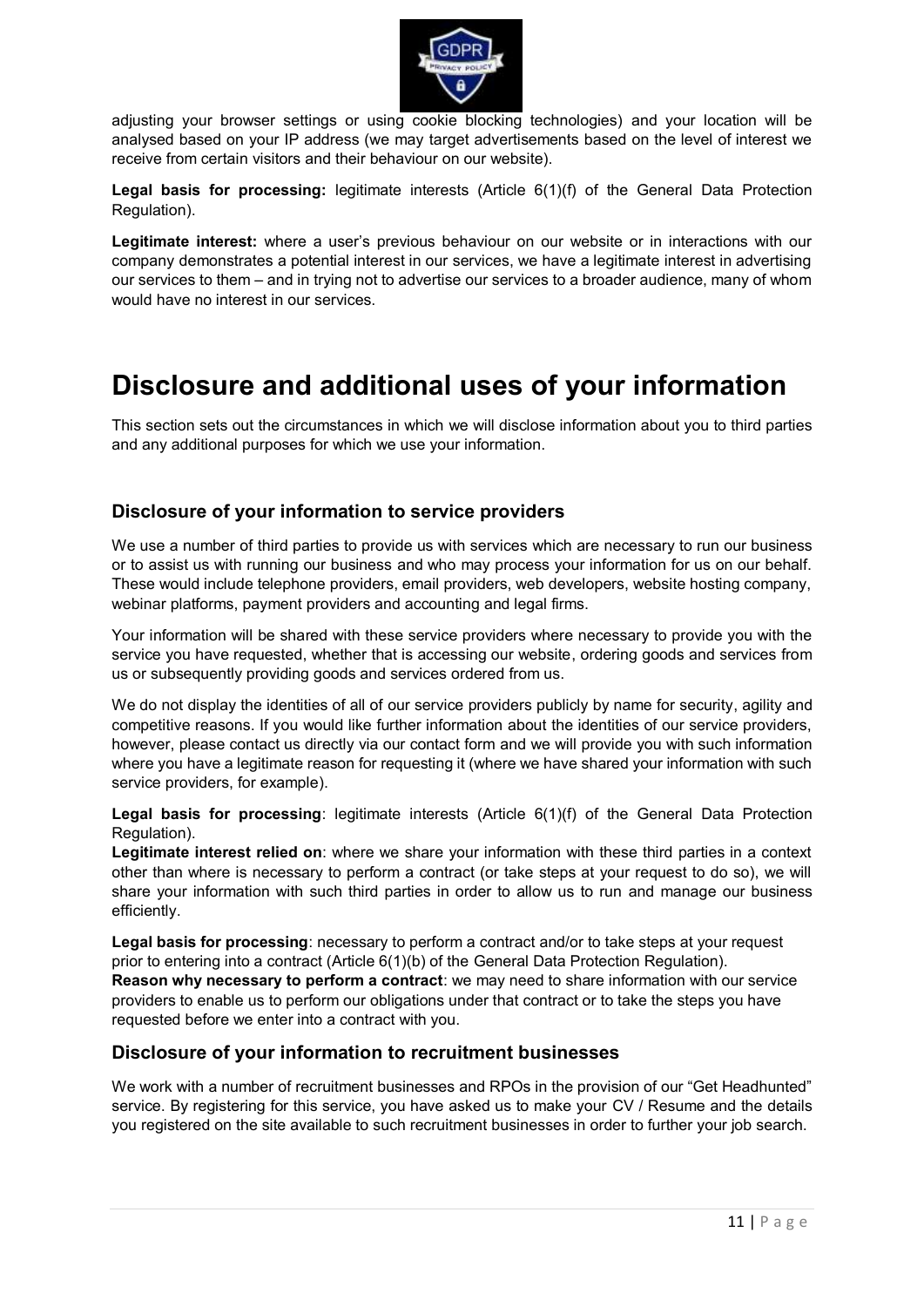

**Legal basis for processing**: necessary to perform a contract (Article 6(1)(b) of the General Data Protection Regulation).

**Reason why necessary to perform a contract**: we need to share the data you have registered on our site in order to fulfil our obligations to provide this service.

### **Disclosure of your information to other third parties**

We disclose your information to other third parties in specific circumstances, as set out below.

Providing information to third parties such as Google Inc. Google collects information through our use of Google Analytics on our website. Google uses this information, including IP addresses and information from cookies, for a number of purposes, such as improving its Google Analytics service. Information is shared with Google on an aggregated and anonymised basis. To find out more about what information Google collects, how it uses this information and how to control the information sent to Google, please see the following page: [https://www.google.com/policies/privacy/partners/\]](https://www.google.com/policies/privacy/partners/)

**Legal basis for processing**: our legitimate interests (Article 6(1)(f) of the General Data Protection Regulation).

**Legitimate interest(s)**: meeting our contractual obligations to Google under our Google Analytics Terms of Service [\(https://www.google.com/analytics/terms/us.html\)](https://www.google.com/analytics/terms/us.html)

You can opt out of Google Analytics by installing the browser plugin here: <https://tools.google.com/dlpage/gaoptout>

Transfer and storage of your information

Information collected by Google Analytics is stored outside the European Economic Area on Google's servers in the United States of America.

For further information about the safeguards used when your information is transferred outside the European Economic Area, see the section of this privacy policy below entitled Transfers of your information outside the European Economic Area.]

Sharing your information with third parties, which are either related to or associated with the running of our business, where it is necessary for us to do so. These third parties include our Accountants and Business Advisors

**Legal basis for processing**: our legitimate interests (Article 6(1)(f) of the General Data Protection Regulation).

**Legitimate interest**: running and managing our business efficiently.

Sharing your information with a prospective or actual purchaser or seller in the context of a business or asset sale or acquisition by us, a merger or similar business combination event, whether actual or potential.

**Legal basis for processing**: legitimate interests (Article 6(1)(f) of the General Data Protection Regulation).

**Legitimate interest(s)**: sharing your information with a prospective purchaser, seller or similar person in order to allow such a transaction to take place.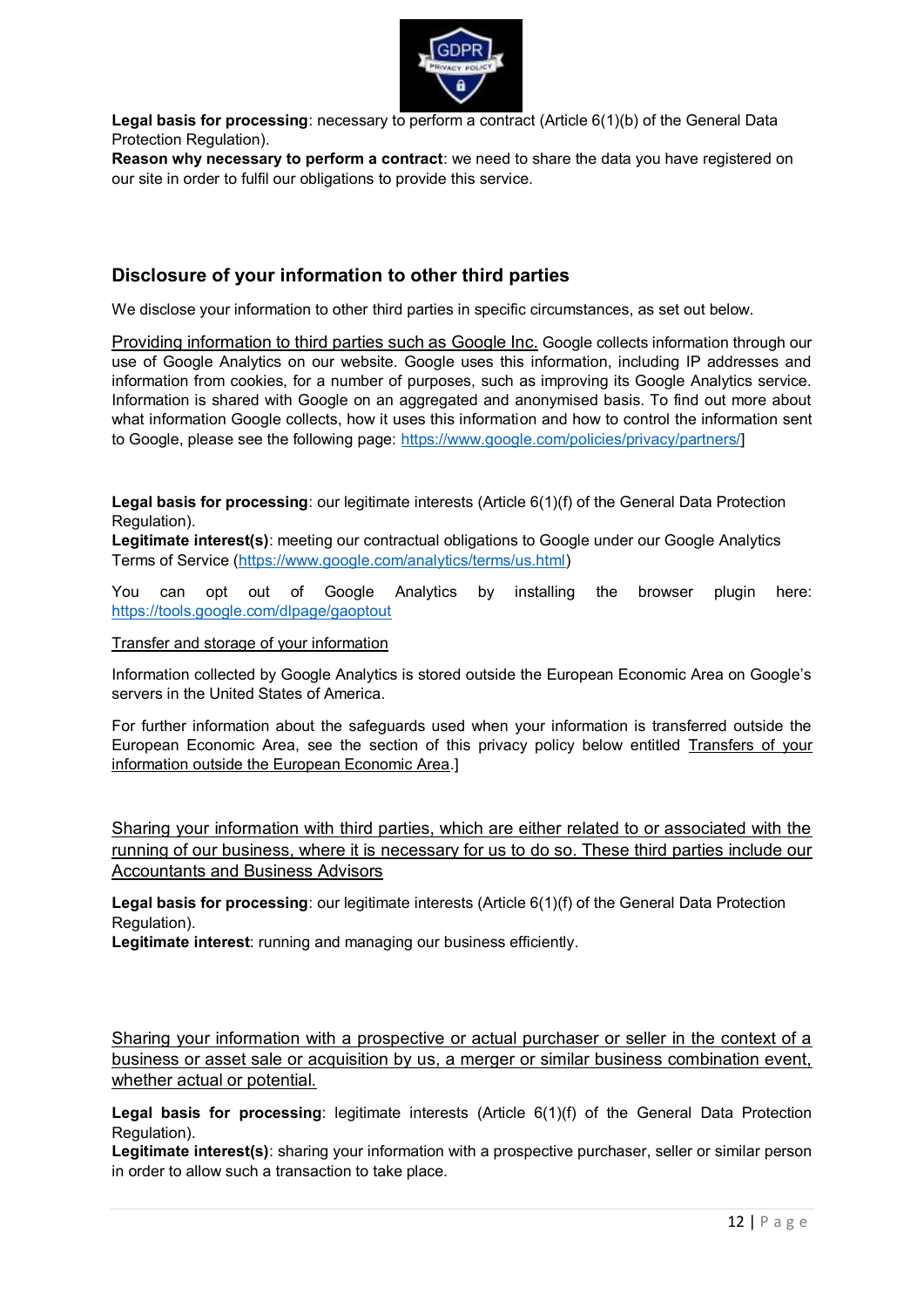

## **Disclosure and use of your information for legal reasons**

### Indicating possible criminal acts or threats to public security to a competent authority

If we suspect that criminal or potential criminal conduct has been occurred, we will in certain circumstances need to contact an appropriate authority, such as the police. This could be the case, for instance, if we suspect that fraud or a cyber crime has been committed or if we receive threats or malicious communications towards us or third parties.

We will generally only need to process your information for this purpose if you were involved or affected by such an incident in some way.

**Legal basis for processing**: our legitimate interests (Article 6(1)(f) of the General Data Protection Regulation).

Legitimate interests: preventing crime or suspected criminal activity (such as fraud).

### In connection with the enforcement or potential enforcement of our legal rights

We will use your information in connection with the enforcement or potential enforcement of our legal rights, including, for example, sharing information with debt collection agencies if you do not pay amounts owed to us when you are contractually obliged to do so. Our legal rights may be contractual (where we have entered into a contract with you) or non-contractual (such as legal rights that we have under copyright law or tort law).

**Legal basis for processing**: our legitimate interests (Article 6(1)(f) of the General Data Protection Regulation).

**Legitimate interest:** enforcing our legal rights and taking steps to enforce our legal rights.

### In connection with a legal or potential legal dispute or proceedings

We may need to use your information if we are involved in a dispute with you or a third party for example, either to resolve the dispute or as part of any mediation, arbitration or court resolution or similar process.

**Legal basis for processing:** our legitimate interests (Article 6(1)(f) of the General Data Protection Regulation).

**Legitimate interest(s):** resolving disputes and potential disputes.

#### For ongoing compliance with laws, regulations and other legal requirements

We will use and process your information in order to comply with legal obligations to which we are subject. For example, we may need to disclose your information pursuant to a court order or subpoena if we receive one.

**Legal basis for processing**: compliance with a legal obligation (Article 6(1)(c) of the General Data Protection Regulation).

**Legal obligation(s)**: legal obligations to disclose information which are part of the laws of England and Wales or if they have been integrated into the United Kingdom's legal framework (for example in the form of an international agreement which the United Kingdom has signed).

**Legal basis for processing**: our legitimate interests (Article 6(1)(f) of the General Data Protection Regulation).

**Legitimate interest**: where the legal obligations are part of the laws of another country and have not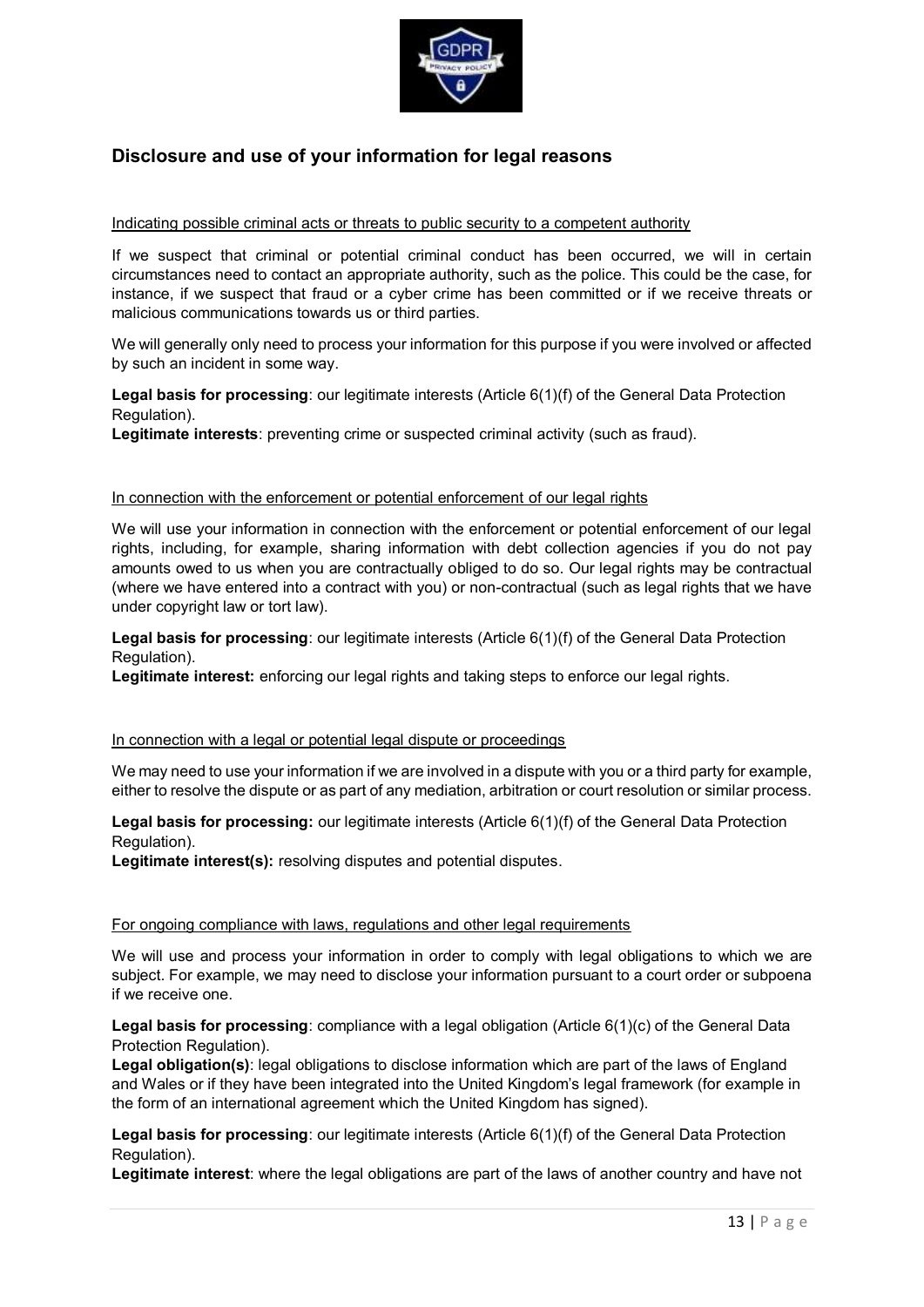

been integrated into the United Kingdom's legal framework, we have a legitimate interest in complying with these obligations.

# **How long we retain your information**

This section sets out how long we retain your information. We have set out specific retention periods where possible. Where that has not been possible, we have set out the criteria we use to determine the retention period.

### **Retention periods**

Server log information: we retain information on our server logs for a length of time determined by our third party hosting company.

Order information: when you place an order for goods and services, we retain that information for six years following the end of the financial year in which you placed your order, in accordance with our legal obligation to keep records for tax purposes

Correspondence and enquiries: when you make an enquiry or correspond with us for any reason, we will retain your information for as long as it takes to respond to and resolve your enquiry – and may keep your information for a longer duration if needed for the fulfilment of a contractual obligation or if you are considering entering into a contract with us for our services.

**E-Newsletter:** we retain the information you used to sign up for our e-newsletter for as long as you remain subscribed (i.e. you do not unsubscribe) or if we decide to cancel our e-newsletter service, whichever comes earlier.

**Jobs-by-email service:** we retain the information you used to sign up for our jobs-by-email service for as long as you remain subscribed (i.e. you do not unsubscribe) or if we decide to cancel our jobs-byemail service, whichever comes earlier.

**Get Headhunted:** we retain the information you used to sign up for our Get Headhunted service, including your CV / Resume, for as long as you remain subscribed (i.e. you do not unsubscribe) or if we decide to cancel our Get Headhunted service, whichever comes earlier.

### **Criteria for determining retention periods**

In any other circumstances, we will retain your information for no longer than necessary, taking into account the following:

- the purpose(s) and use of your information both now and in the future (such as whether it is necessary to continue to store that information in order to continue to perform our obligations under a contract with you or to contact you in the future);
- whether we have any legal obligation to continue to process your information (such as any record-keeping obligations imposed by relevant law or regulation);
- whether we have any legal basis to continue to process your information (such as your consent);
- how valuable your information is (both now and in the future);
- any relevant agreed industry practices on how long information should be retained;
- the levels of risk, cost and liability involved with us continuing to hold the information;
- how hard it is to ensure that the information can be kept up to date and accurate; and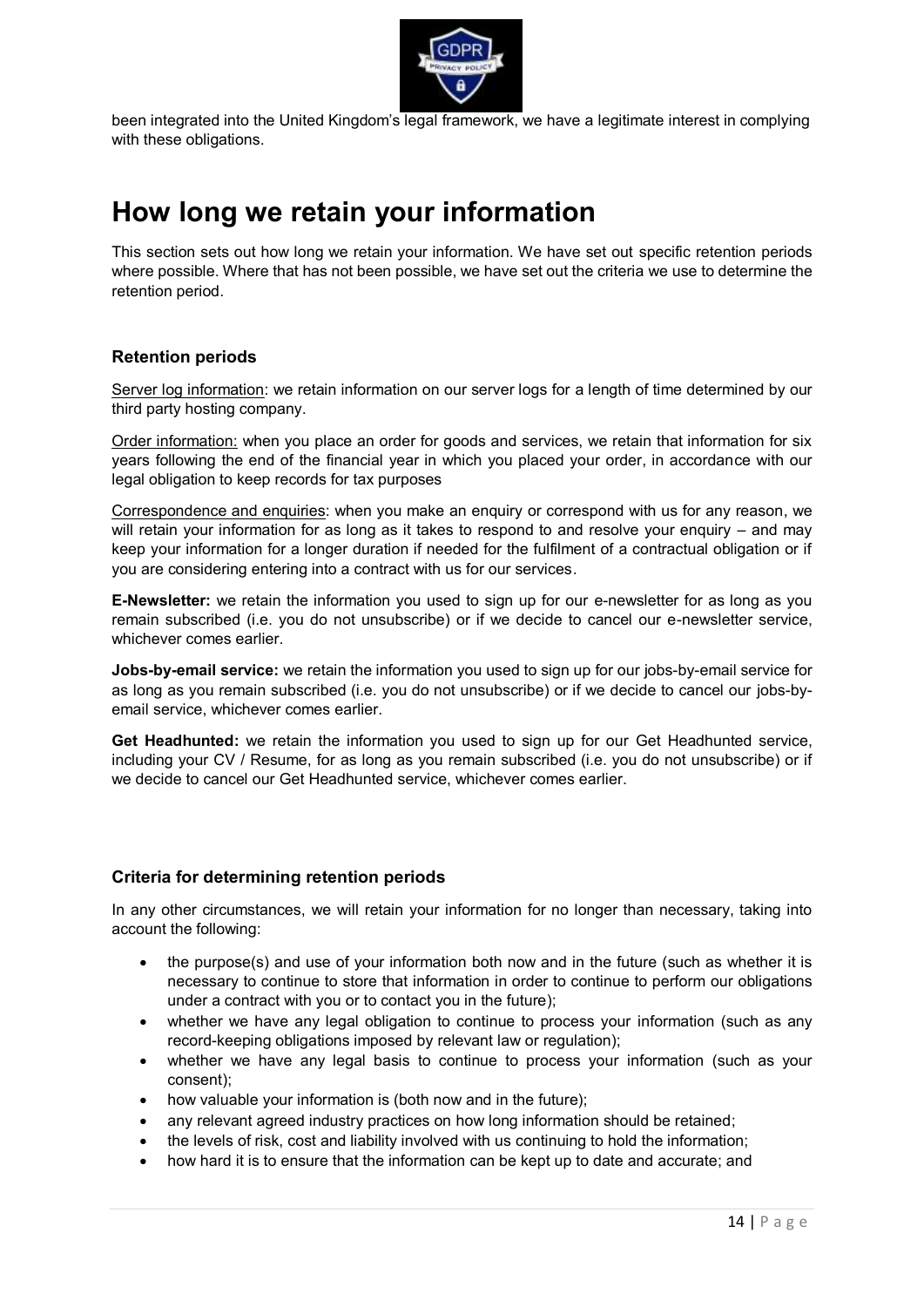

 any relevant surrounding circumstances (such as the nature and status of our relationship with you).

# **How we secure your information**

We take appropriate technical and organisational measures to secure your information and to protect it against unauthorised or unlawful use and accidental loss or destruction, including:

- only sharing and providing access to your information to the minimum extent necessary, subject to confidentiality restrictions where appropriate, and on an anonymised basis wherever possible;
- using secure servers to store your information;
- verifying the identity of any individual who requests access to information prior to granting them access to information;
- using payment providers with Secure Sockets Layer (SSL) software to encrypt any payment transactions you make for services listed on our website

### **Transmission of information to us by email**

Transmission of information over the internet is not entirely secure, and if you submit any information to us over the internet (whether by email, via our website or any other means), you do so entirely at your own risk.

We cannot be responsible for any costs, expenses, loss of profits, harm to reputation, damages, liabilities or any other form of loss or damage suffered by you as a result of your decision to transmit information to us by such means.

# **Transfers of your information outside the European Economic Area**

Almost all of your information is stored in European Economic Area (EEA) countries.

Other than to comply with any legal obligations to which we are subject (compliance with a court order, for example), we do not intend to transfer your information outside the EEA or to an international organisation. In the unlikely event that we are required to transfer your information outside the EEA (or to an international organisation) for such a purpose, we will ensure appropriate safeguards and protections are in place.

### **Google Analytics**

Information collected by Google Analytics (your IP address and actions you take in relation to our website) is transferred outside the EEA and stored on Google's servers. You can access Google's privacy policy here: https://www.google.com/policies/privacy/

**Country of storage:** United States of America. This country is not subject to an adequacy decision by the European Commission.

**Safeguard(s) used:** Google has self-certified its compliance with the EU-U.S. Privacy Shield which is available here: https://www.privacyshield.gov/welcome. The EU-U.S. Privacy Shield is an approved certification mechanism under Article 42 of the General Data Protection Regulation, which is permitted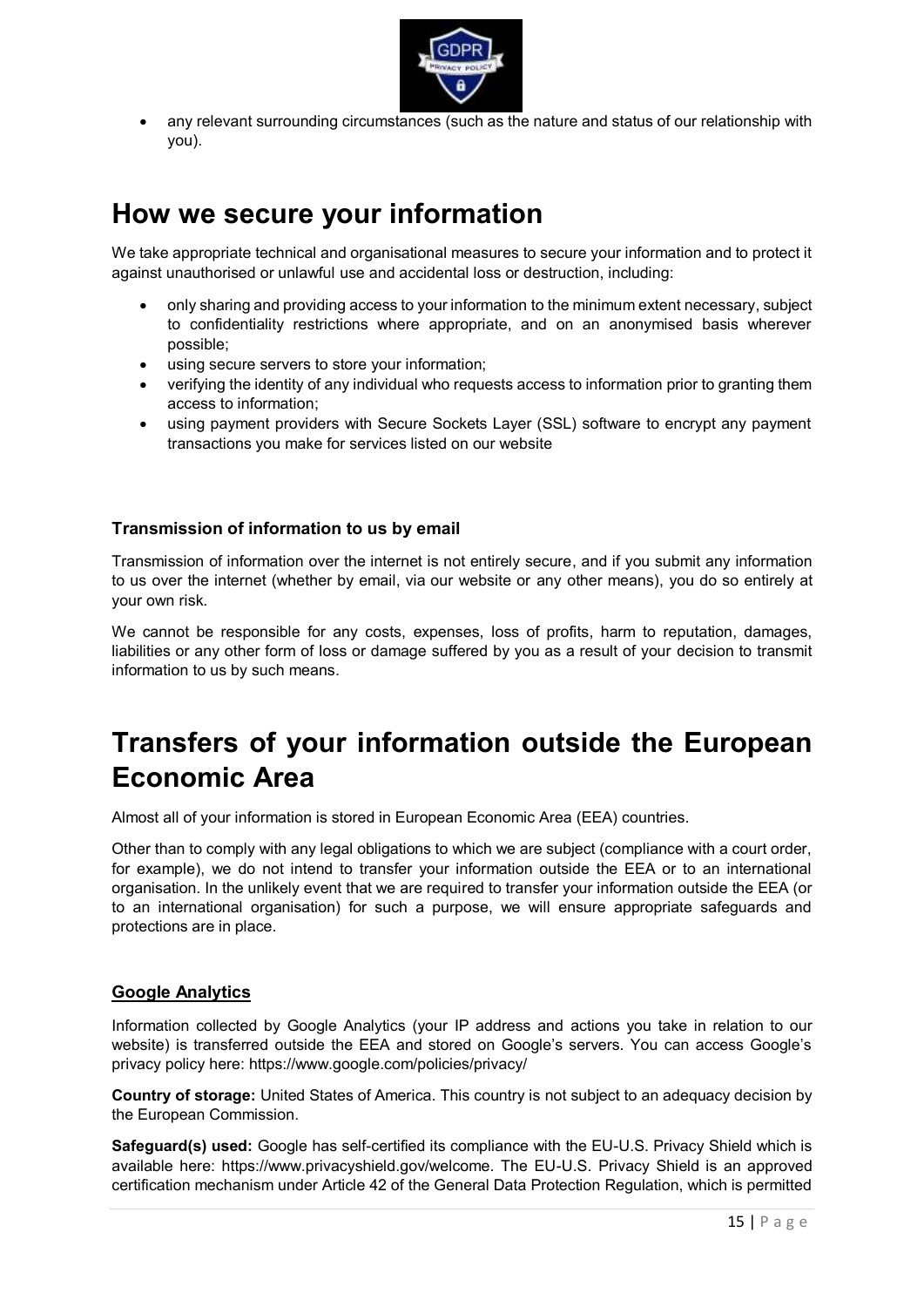

under Article 46(2)(f) of the General Data Protection Regulation. You can access the European Commission decision on the adequacy of the EU-U.S. Privacy Shield here: http://ec.europa.eu/justice/data-protection/international-transfers/adequacy/index\_en.htm

# **Your rights in relation to your information**

Subject to certain limitations on certain rights, you have the following rights in relation to your information, which you can exercise by writing to Zambeasy.com Ltd (trading as Top-Consultant.com), Mill House, Liphook Road, Haslemere GU27 3QE:

- **to request access to your information** and information related to our use and processing of your information;
- **to request the correction or deletion** of your information;
- **to request that we restrict our use** of your information;
- **to receive information which you have provided to us in a structured, commonly used and machine-readable format** (e.g. a CSV file) and the right to have that information transferred to another data controller (including a third party data controller);
- **to object to the processing of your information for certain purposes** (for further information, see the section below entitled Your right to object to the processing of your information for certain purposes); and
- **to withdraw your consent to our use of your information** at any time where we rely on your consent to use or process that information. Please note that if you withdraw your consent, this will not affect the lawfulness of our use and processing of your information on the basis of your consent before the point in time when you withdraw your consent.

In accordance with Article 77 of the General Data Protection Regulation, you also have the right to lodge a complaint with a supervisory authority, in particular in the Member State of your habitual residence, place of work or of an alleged infringement of the General Data Protection Regulation.

For the purposes of the UK, the supervisory authority is the Information Commissioner's Office (ICO), the contact details of which are available here:<https://ico.org.uk/global/contact-us/>

### Further information on your rights in relation to your personal data as an individual

The above rights are provided in summary form only and certain limitations apply to many of these rights. For further information about your rights in relation to your information, including any limitations which apply, please visit the following pages on the ICO's website:

- [https://ico.org.uk/for-organisations/guide-to-the-general-data-protection-regulation](https://ico.org.uk/for-organisations/guide-to-the-general-data-protection-regulation-gdpr/individual-rights/)[gdpr/individual-rights/;](https://ico.org.uk/for-organisations/guide-to-the-general-data-protection-regulation-gdpr/individual-rights/) and
- <https://ico.org.uk/for-the-public/is-my-information-being-handled-correctly/>

You can also find out further information about your rights, as well as information on any limitations which apply to those rights, by reading the underlying legislation contained in Articles 12 to 22 and 34 of the General Data Protection Regulation, which is available here: [http://ec.europa.eu/justice/data](http://ec.europa.eu/justice/data-protection/reform/files/regulation_oj_en.pdf)[protection/reform/files/regulation\\_oj\\_en.pdf](http://ec.europa.eu/justice/data-protection/reform/files/regulation_oj_en.pdf)

### Verifying your identity where you request access to your information

Where you request access to your information, we are required by law to use all reasonable measures to verify your identity before doing so.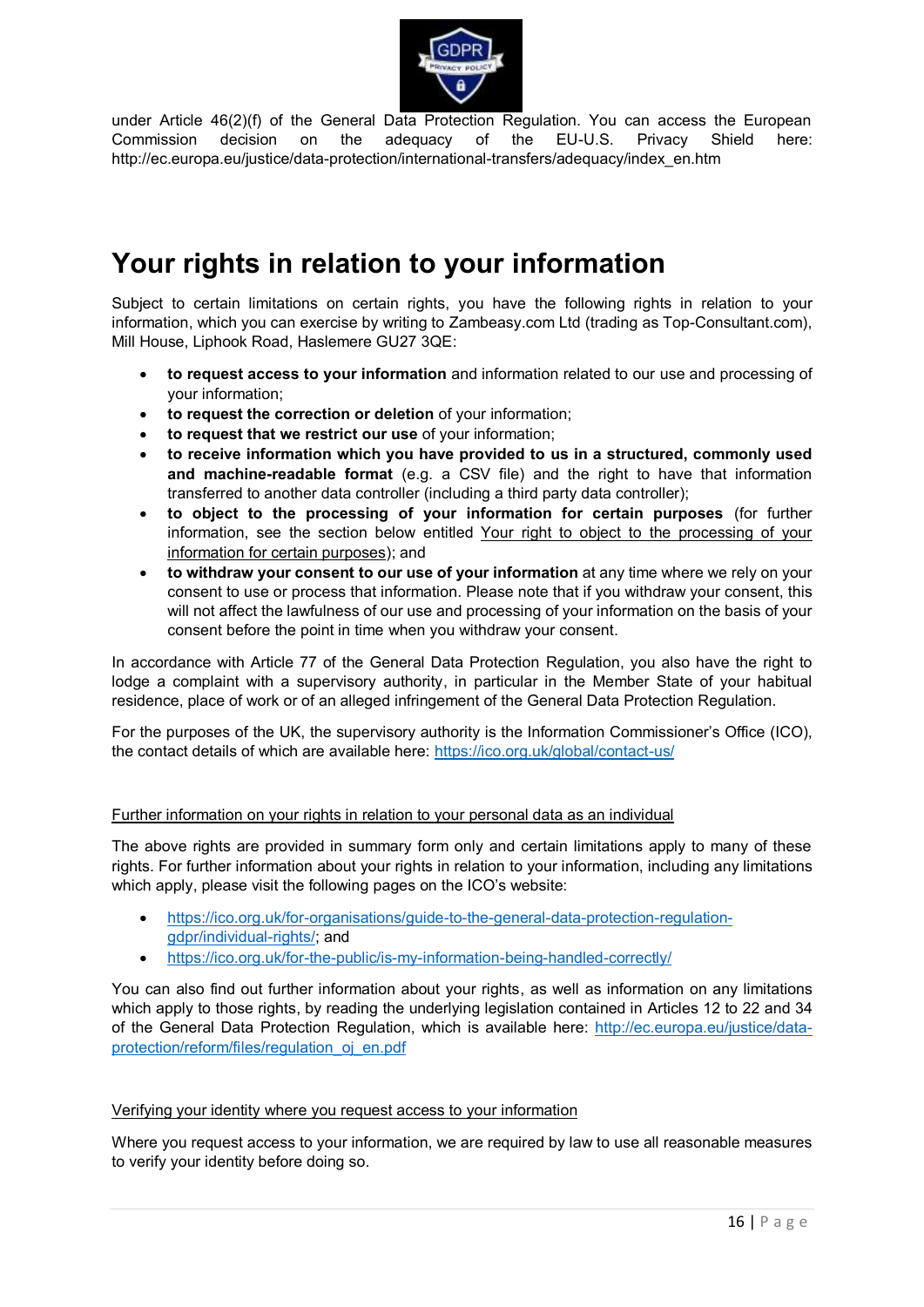

These measures are designed to protect your information and to reduce the risk of identity fraud, identity theft or general unauthorised access to your information.

#### *How we verify your identity*

Where we possess appropriate information about you on file, we will attempt to verify your identity using that information.

If it is not possible to identity you from such information, or if we have insufficient information about you, we may require original or certified copies of certain documentation in order to be able to verify your identity before we are able to provide you with access to your information.

We will be able to confirm the precise information we require to verify your identity in your specific circumstances if and when you make such a request.

# **Your right to object to the processing of your information for certain purposes**

You have the following rights in relation to your information, which you may exercise in the same way by writing to Zambeasy.com Ltd (trading as Top-Consultant.com), Mill House, Liphook Road, Haslemere GU27 3QE:

- to object to us using or processing your information where we use or process it in order to **carry out a task in the public interest or for our legitimate interests**, including 'profiling' (i.e. analysing or predicting your behaviour based on your information) based on any of these purposes; and
- to object to us using or processing your information for **direct marketing purposes** (including any profiling we engage in that is related to such direct marketing).

You may also exercise your right to object to us using or processing your information for direct marketing purposes by:

- **clicking the unsubscribe link** contained at the bottom of any marketing email we send to you and following the instructions which appear in your browser following your clicking on that link;
- **sending an email** to data-officer@top-consultant.com, asking that we stop sending you marketing communications or by including the words "OPT OUT".

For more information on how to object to our use of information collected from cookies and similar technologies, please see the section entitled How to accept or reject cookies in our cookies policy, which is available here: <http://www.top-consultant.com/CookiesPolicy.pdf>

## **Sensitive Personal Information**

'Sensitive personal information' is information about an individual that reveals their racial or ethnic origin, political opinions, religious or philosophical beliefs, or trade union membership, genetic information, biometric information for the purpose of uniquely identifying an individual, information concerning health or information concerning a natural person's sex life or sexual orientation.

We do not knowingly or intentionally collect sensitive personal information from individuals, and you must not submit sensitive personal information to us.

If, however, you inadvertently or intentionally transmit sensitive personal information to us, you will be considered to have explicitly consented to us processing that sensitive personal information under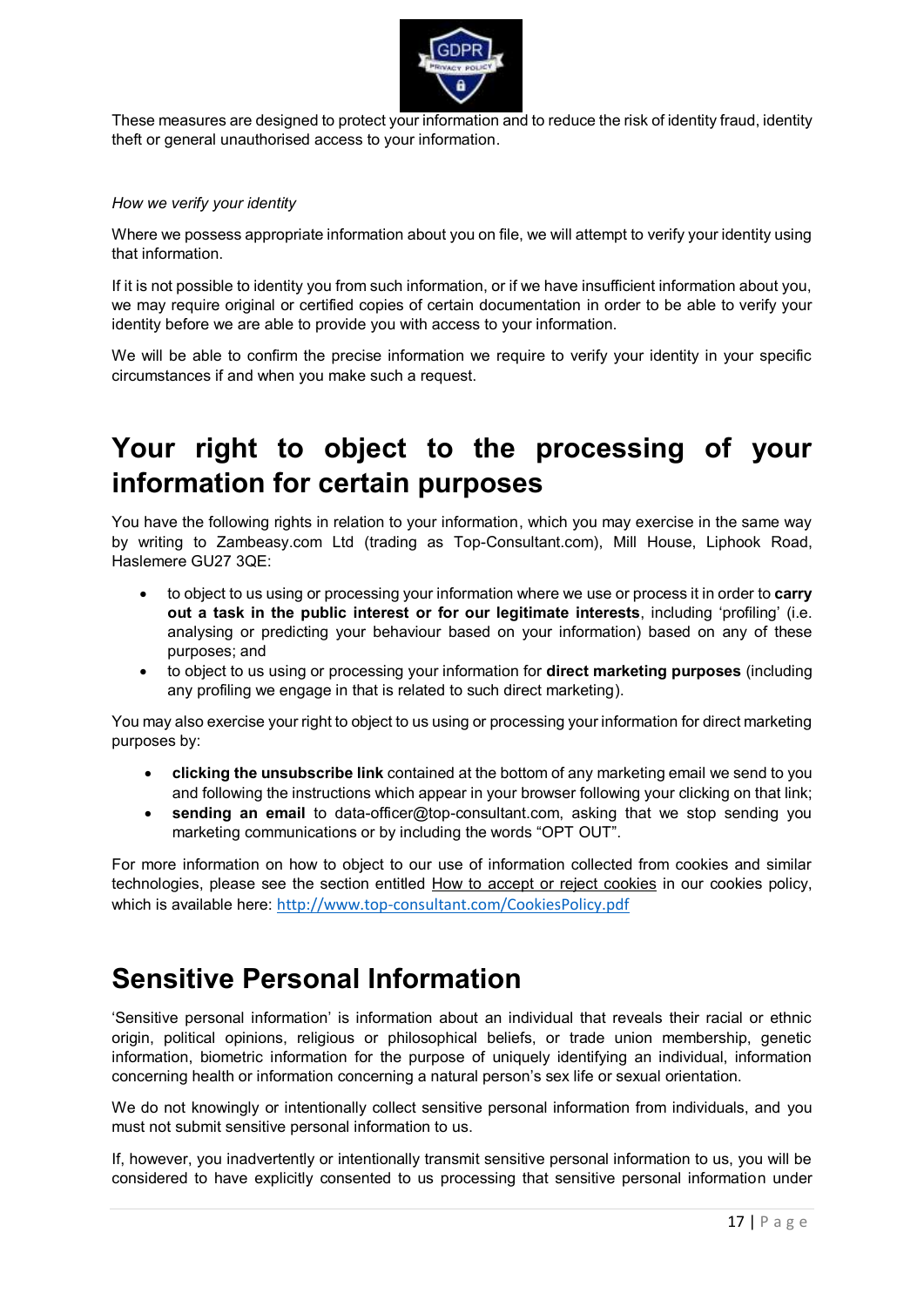

Article 9(2)(a) of the General Data Protection Regulation. We will use and process your sensitive personal information for the purposes of deleting it.

# **Changes to our Privacy Policy**

We update and amend our Privacy Policy from time to time.

### Minor changes to our Privacy Policy

Where we make minor changes to our Privacy Policy, we will update our Privacy Policy with a new effective date stated at the beginning of it. Our processing of your information will be governed by the practices set out in that new version of the Privacy Policy from its effective date onwards.

### Major changes to our Privacy Policy or the purposes for which we process your information

Where we make major changes to our Privacy Policy or intend to use your information for a new purpose or a different purpose than the purposes for which we originally collected it, we will notify you by email (where possible) or by posting a notice on our website.

We will provide you with the information about the change in question and the purpose and any other relevant information before we use your information for that new purpose.

Wherever required, we will obtain your prior consent before using your information for a purpose that is different from the purposes for which we originally collected it.

# **Children's Privacy**

Because we care about the safety and privacy of children online, we comply with the Children's Online Privacy Protection Act of 1998 (COPPA). COPPA and its accompanying regulations protect the privacy of children using the internet. We do not knowingly contact or collect information from persons under the age of 18. The website is not intended to solicit information of any kind from persons under the age of 18.

It is possible that we could receive information pertaining to persons under the age of 18 by the fraud or deception of a third party. If we are notified of this, as soon as we verify the information, we will, where required by law to do so, immediately obtain the appropriate parental consent to use that information or, if we are unable to obtain such parental consent, we will delete the information from our servers. If you would like to notify us of our receipt of information about persons under the age of 18, please do so by sending an email to data-officer@top-consultant.com

# **California Do Not Track Disclosures**

"Do Not Track" is a privacy preference that users can set in their web browsers. When a user turns on a Do Not Track signal in their browser, the browser sends a message to websites requesting that they do not track the user. For information about Do Not Track, please visit [www.allaboutdnt.org](http://www.allaboutdnt.org/)

At this time, we do not respond to Do Not Track browser settings or signals. In addition, we use other technology that is standard to the internet, such as pixels, cookies and other similar technologies, to track visitors to the website. Those tools may be used by us and by third parties to collect information about you and your internet activity, even if you have turned on the Do Not Track signal. For information on how to opt out from tracking technologies used on